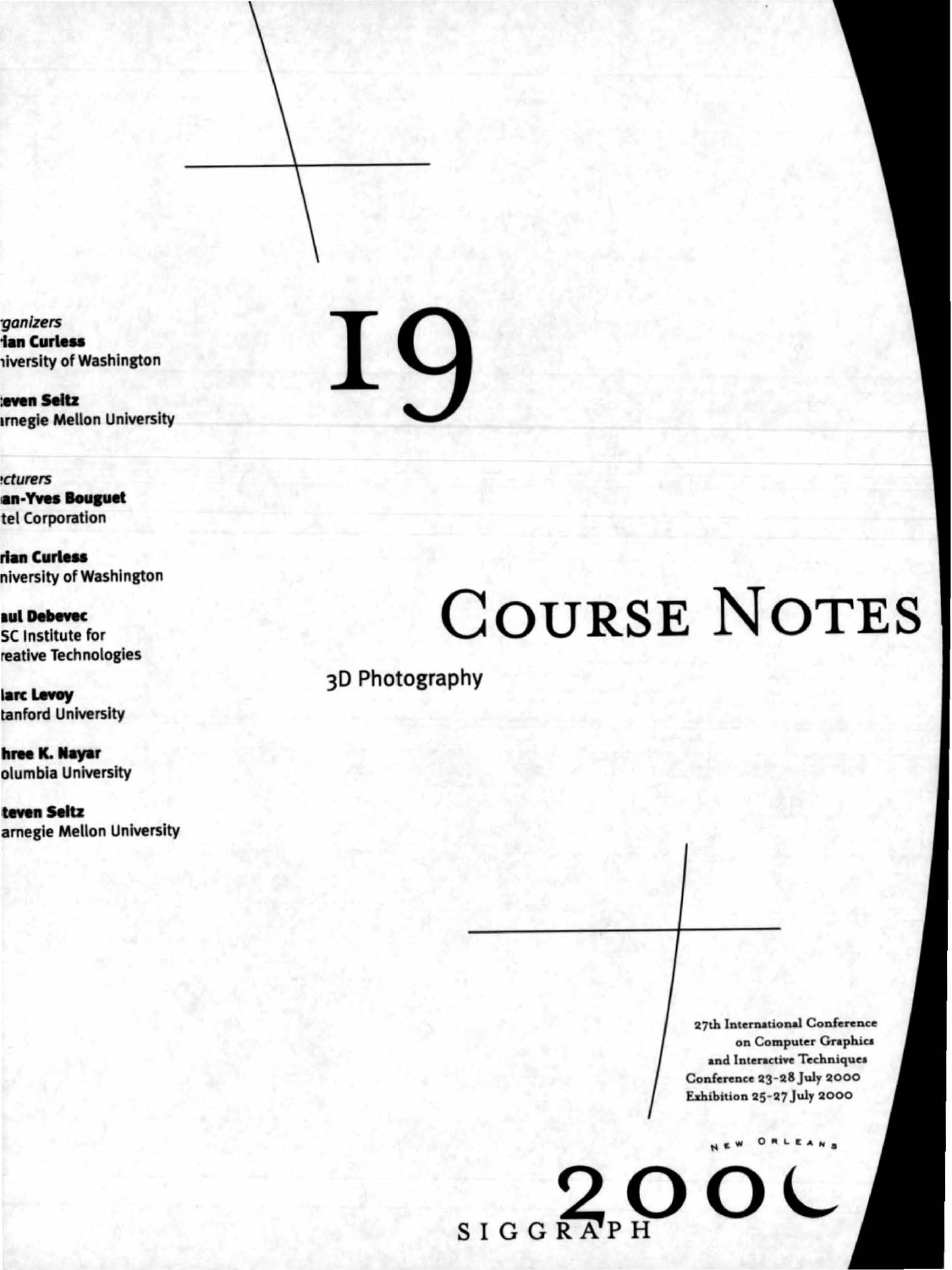# **Course Syllabus**

(Note: these times are tentative and subject to change on the day of the course.)

#### A. 8:30 - 8:50, 20 min Introduction (Seltz)

- 1. Overview of area and the course
- 2. Acquiring 30 models from images
- 3. Applications to computer graphics

#### B. 8:50- 9:35, 45 min

#### Sensing for vision and graphics (Nayar)

- 1. The dimensions of visual sensing
- 2. Catadioptric vision
- 3. Panoramic and omnidirectional cameras
- 4. Spherical mosiacs
- 6. Radiometric self calibration
- 7. High dynamic range imaging

#### C. 9:35- 10:15, 40 min

#### Overview of passive vision techniques (Seltz)

- 1. Cues for 30 inference (parallax, shading, focus, texture)
- 2. Camera Calibration
- 3. Single view techniques
- 4. Multiple view techniques
	- -Stereo
	- Structure from motion
	- Photometric stereo
- 5. Strengths and Limitations

#### <> 10:15-10:30 Break

#### D. 10:30 - 11 :20, 50 min

#### Façade: modeling architectural scenes (Debevec)

- 1. Constrained structure recovery
	- Architectural primitives
- 2. Photogrammetry
	- Recovering camera parameters
	- Importance of user-interaction
- 3. Model-based stereo
- 4. Connections to image-based rendering
	- Impact of geometric accuracy on rendering quality
	- Local vs. global 30 models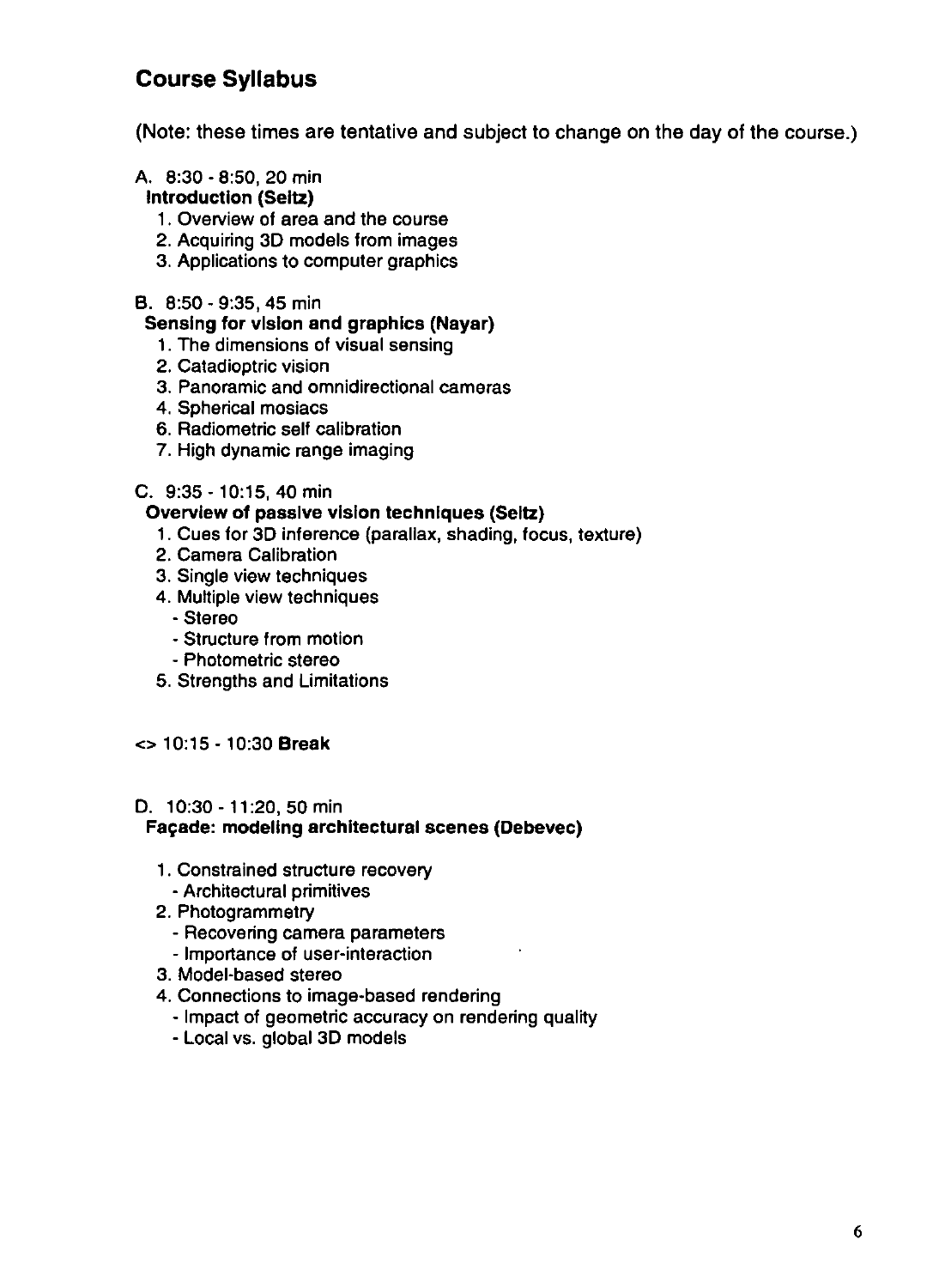E. 11 :20 - 12:00, 40 min

 $\mathbf{I}$ 

#### **Voxels from Images (Seltz)**

- 1. Voxel-based scene representation
- 2. Volume intersection
- Shape from silhouettes
- 3. Voxel coloring
	- Modeling radiance
	- Plane-sweep visibility
- 4. Space carving
	- General visibility modeling
	- Ambiguities in scene reconstruction
- 5. Related Techniques
- <> 12:00 1 :30 **Lunch**
- F. 1:30-2:10, 40 min

#### **Overview of active vision techniques (Curless)**

- 1 . Imaging radar
	- Time of flight
	- Amplititude modulation
- 2. Optical triangulation
	- Scanning with points and stripes
	- Spacetime analysis
- 3. Interferometry
- -Moire
- 4. Structured light applied to passive vision
	- -Stereo
	- Depth from defocus
- 5. Reflectance capture
	- From shape-directed lighting
	- Using additional lighting
- G. 2:10-2:50, 40 min

#### **Desktop 3D Photography (Bouguet)**

- 1. Traditional scanning is expensive, but...  $d$ esklamp + pencil = structured light
- 2. Geometry of shadow scanning
	- Indoor: on the desktop
	- Outdoor: the sun as structured light
- 3. Image processing: Spacetime analysis for better accuracies
- 4. Calibration issues
	- -Camera calibration
	- Light source calibration
- 5. Experimental results (indoor and outdoor)
- 6. Error analysis and Real-time implementation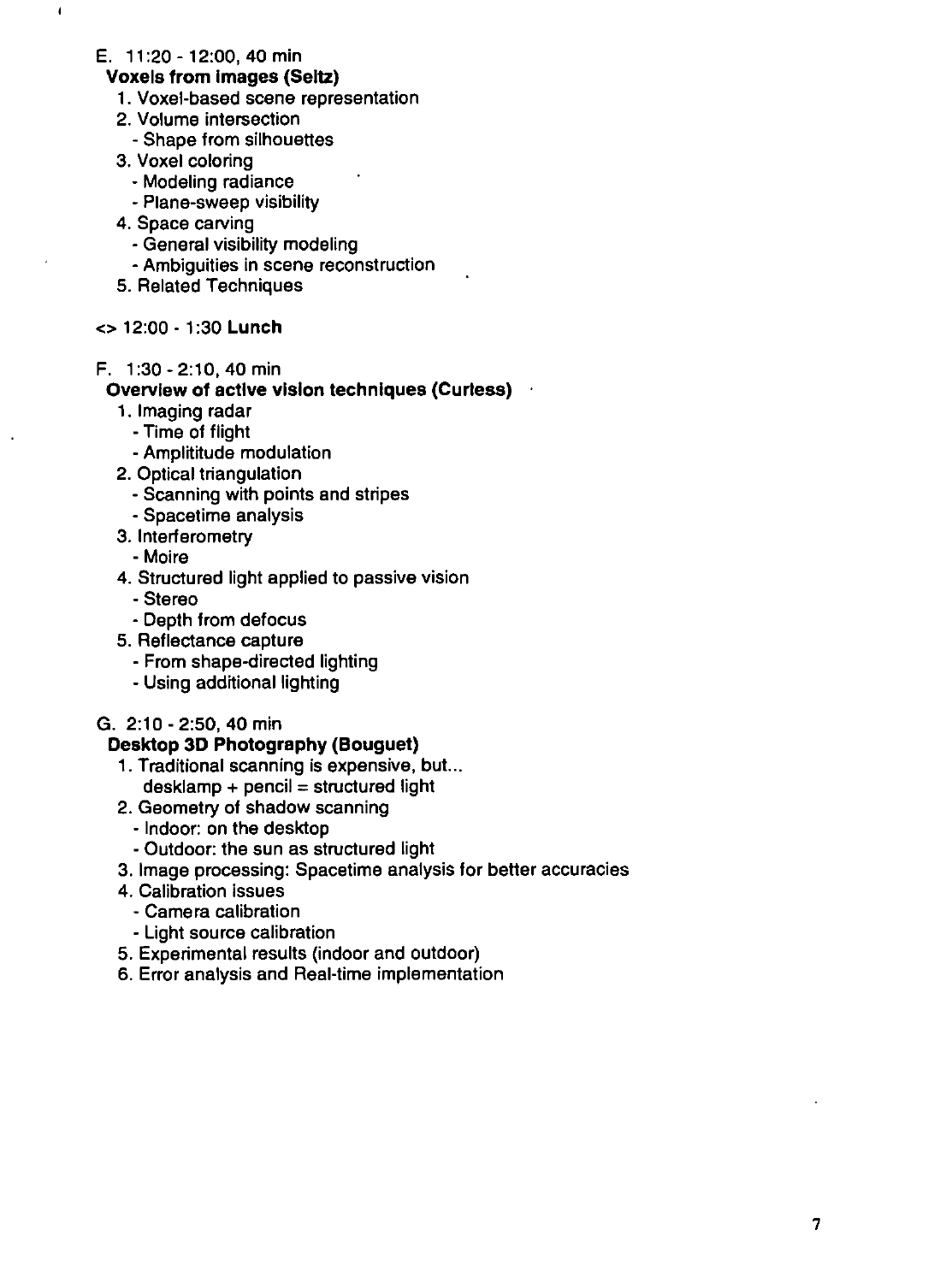## H. 2:50 - 3:35, 45 min

## Shape and appearance from Images and range data (Curless)

- 1 . Registration
- 2. Reconstruction from point clouds
- 3. Reconstruction from range images
	- -Zippering
	- Volumetric merging
- 4. Modeling appearance

## <> 3:35 - 3:50 Break

#### I.  $3:50 - 5:00$ , 70 min

# Application: The Digital Michelangelo Project (Levoy)

- 1. Scholarly and commercial motivations
- 2. Hardware and software
- 3. Scanning the David
- 4. Acquiring a big light field
- 5. Implications of 3D scanning
- 6. Lessons learned from the project
- 7. The problem of the Forma Urbis Romae

<> Adjourn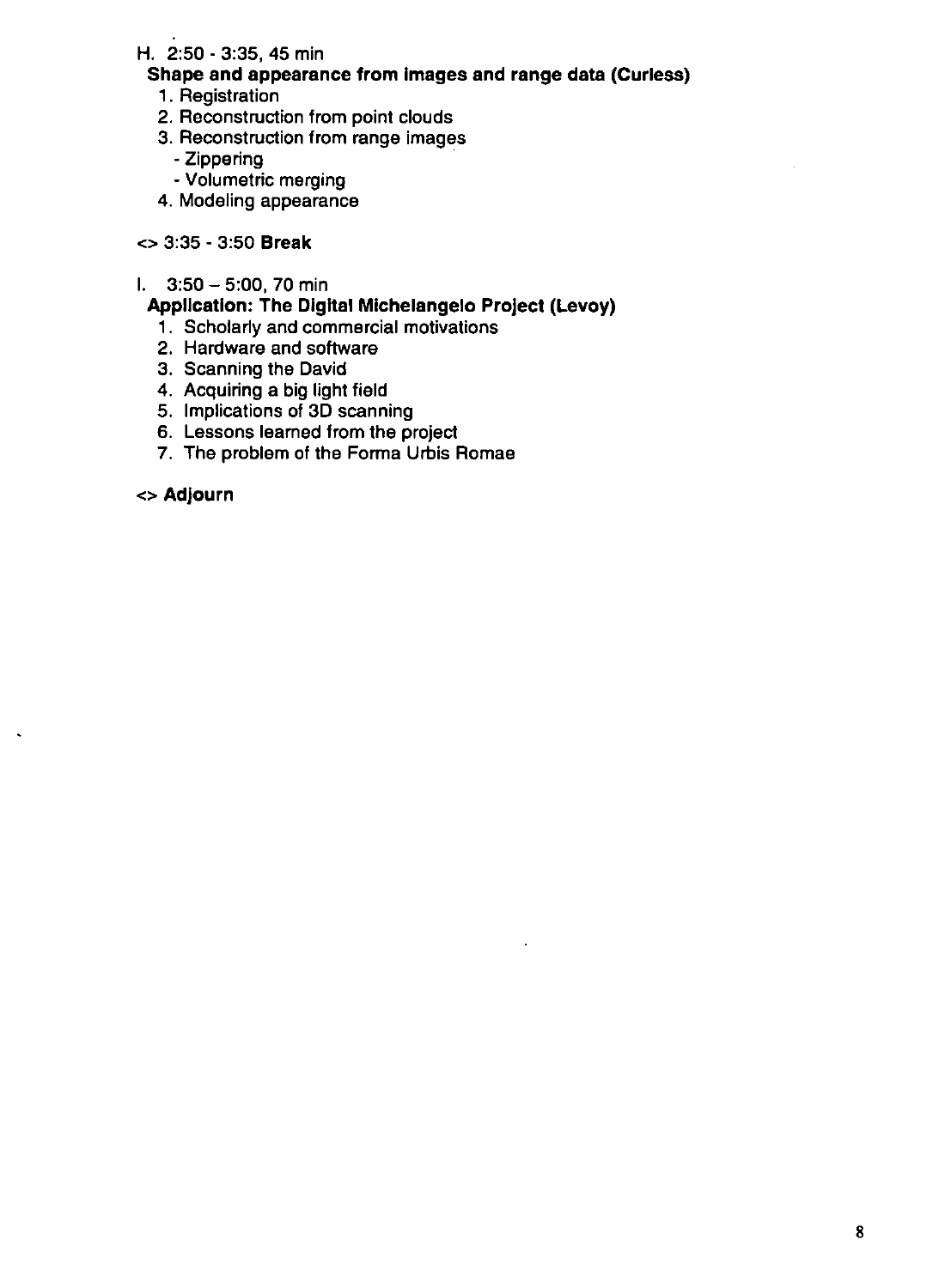# **Contents**

- **1. Introduction (Steve Seitz and Brian Curless)**  *Abstract*
- **2. Acquiring images (Brian Curless)**  *Slides*
- **3. Unconventional vision sensors (Shree Nayar)**  *Slides*

#### **4. Overview of passive vision techniques (Steve Seltz)**

*Slides Papers*  A Multiple-Baseline Stereo *M. Okutomi and T. Kanade*  Single View Metrology A. *Criminisi, I. Reid, and* A. *Zissennan Paper (printed only)*  Shape and Motion from Image Streams under Orthography: A Factorization Method *C. Tomasi* and *T. Kanade* 

## **5. Camera calibration (Steve Seitz)**

*Slides* 

# **6. Voxels from images (Steve Seltz)**

*Slides Papers*  Photorealistic Scene Reconstruction by Voxel Coloring *S. M. Seitz* and *C. R. Dyer*  A Theory of Shape by Space Carving *K.* N. *Kutulakos and* S. *M. Seitz* 

#### **7. Far;ade: modeling architectural scenes (Paul Debevec)**

| Introduction                                                                                                                                      |
|---------------------------------------------------------------------------------------------------------------------------------------------------|
| <b>Slides</b>                                                                                                                                     |
| Papers                                                                                                                                            |
| Modeling and Rendering Architecture from Photographs: A Hybrid Geometry- and Image-Based<br>Approach<br>P. E. Debevec, C. J. Taylor, and J. Malik |
| Recovering Arches in Facade using Ray-Plane Intersections in 3D                                                                                   |
| G. D. Borshukov and P. Debevec                                                                                                                    |
| Recovering the Radius and Offset of a Cross-Section in SORs Using Minimum Distance between                                                        |
| Two Rays in 3-D.                                                                                                                                  |
| G.D. Borshukov and P. Debevec                                                                                                                     |
| Videos (on CDROM only)                                                                                                                            |
| The Chevette Project                                                                                                                              |
| Immersion 1994                                                                                                                                    |
| Berkeley Campus Model                                                                                                                             |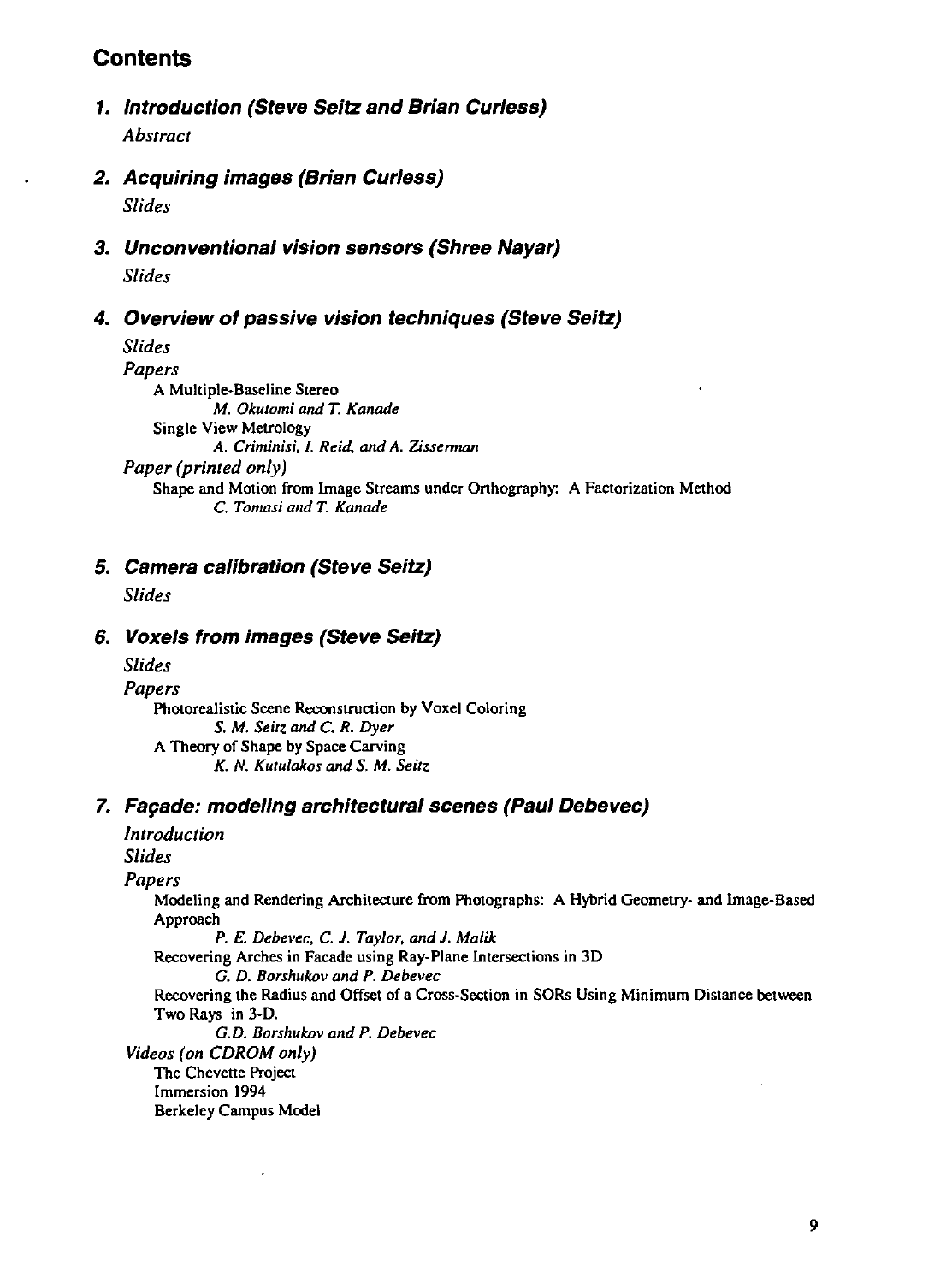# *B.* **Overview of active vision techniques (Brian Curless)**

*Slides Paper*  Better Optical Triangulation through Spacetime Analysis *B. Curless* and *M. Levoy* 

# **9. Desktop 3D photography (Jean-Yves Bouguet)**

*Slides Papers*  3D Photography on Your Desk J. *Y. Bouguet and P. Perona*  3D Photography Using Shadows in Dual-space Geometry J. *Y. Bouguet* and *P. Perona VRML models (on CDROM only)* 

# **10.Shape and appearance from images and range data (Brian Curless)**

# *Slides*

*Papers*  Surface Reconstruction from Unorganized Points *H. Hoppe, T. DeRose,* and *T. Duchamp*  Mesh Optimization *H. Hoppe, T. DeRose, T. Duchamp,* J. *McDonald,* and *W. Stuetzle*  Zippered Polygon Meshes from Range Images *G. Turk and M. Levay*  A Volumetric Method for Building Complex Models from Range Images *B. Curless and M. Levay* 

# **11.Appllcation: The Digital Michelangelo Project (Marc Levay)**  *Slides*